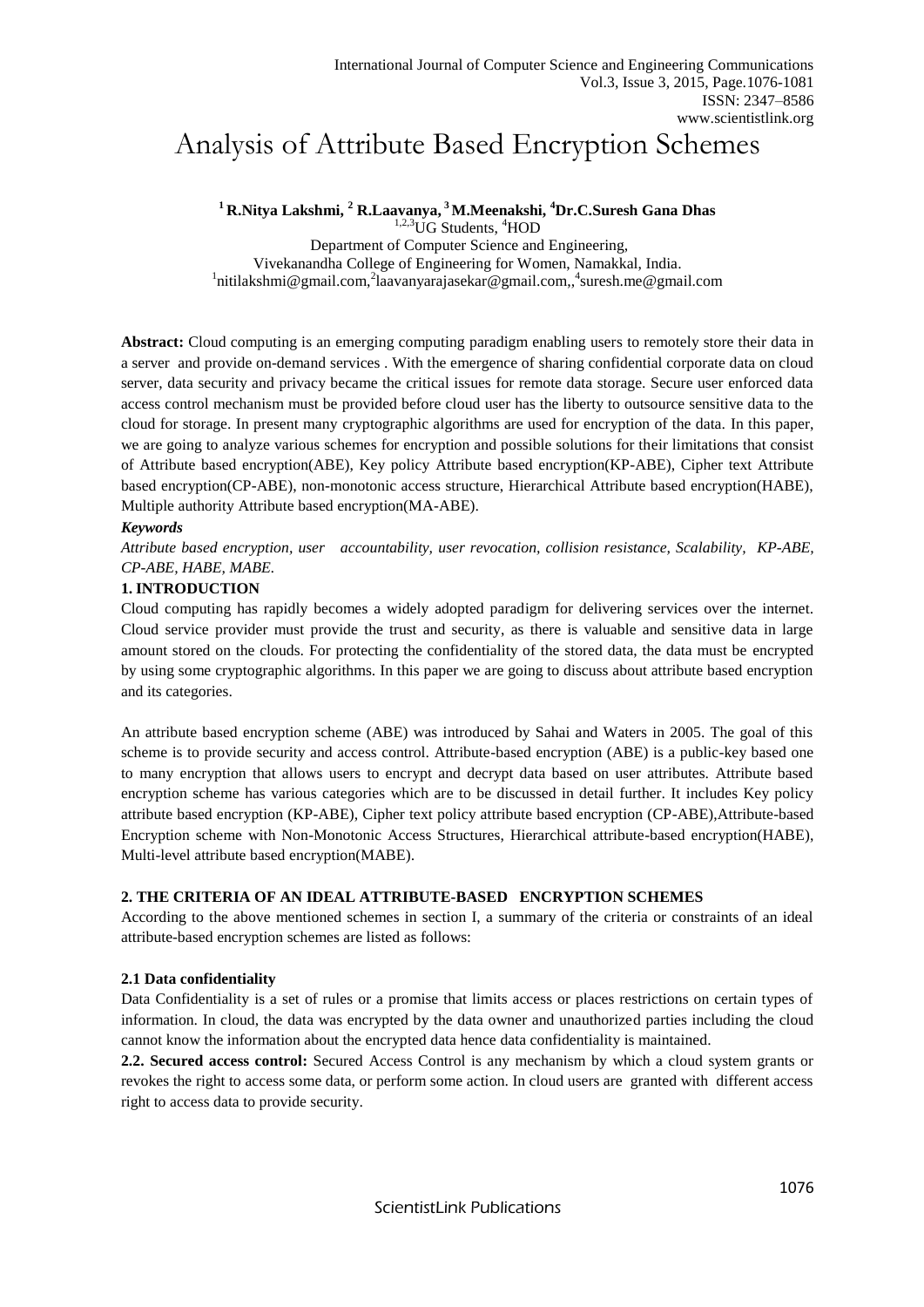# **2.3. Scalability**

Scalability is defined as the capability to handle the user load supported, the number of transactions, the data volume etc. When the authorized users increase, the system can work efficiently. So the number of authorized users cannot affect the performance of the system.

# **2.4. User accountability**

If the authorized user is dishonest, he would share his attribute private key with the other unauthorized user. It causes the problem that the illegal key would share among unauthorized users.

# **2.5. User revocation**

If the user quits the system, the scheme can revoke his access right from the system directly. The revocable user cannot access any stored data, because his access right was revoked.

# **2.6. Collision resistant**

Users cannot combine their attributes to decipher the encrypted data. Since each attribute is related to the polynomial or the random number, different users cannot conclude each other.

# **3. LITERATURE SURVEY**

The literature survey that containing study of different scheme available on Attribute Based encryption(ABE).That are KP-ABE,CP-ABE, Attribute-based Encryption Scheme with Non-Monotonic Access Structures, ABE and MABE. Also include advantage, disadvantage and a comparison table of each of scheme based on setup, encryption, decryption, drawbacks, secured access control, efficiency, and computational overhead and collusion resistant.

# **3.1. Attributes Based Encryption (ABE)**

Security and access control is the main goal of the Attribute Based Encryption. It is a public-key (PK)based one to many encryption that allows users to encrypt and decrypt data based on user attributes. In which the secret key (SK) of a user and the cipher text(CT) are dependent upon attributes (e.g. the country she lives, or the kind of subscription she has).In such a system, the decryption of a cipher text is possible only if the set of attributes of the user key matches the attributes of the cipher text. Decryption is only possible when the number of matching is at least a threshold value. Collision-resistance (An adversary that holds multiple keys should only be access data if at least one individual key grants access.) is crucial security features of Attribute-Based Encryption.

## **Drawbacks**

The problem with attribute based encryption (ABE) scheme is that data owner needs to use every authorized user's public key to encrypt data. The application of this scheme is restricted in the real environment because it uses the access of monotonic attributes to control user's access in the system.

# **3.2. Key policy Attribute Based Encryption (KP-ABE)**

It is the modified form of classical model of ABE. Users are assigned with an access structure (AS) over the data attributes.. To reflect the access structure the secret key of the user is defined. Cipher texts are labeled with sets of attribute and private keys are associated with monotonic access structure that control which cipher texts a user is able to decrypt. Key policy Attribute Based Encryption (KP-ABE) scheme is designed for oneto-many communications.

Algorithm takes input K as a security parameter and returns PK as public key and the system master secret key MK. PK is used by message senders for encryption.MK is used to generate user secret keys and is known only to the authority. For encryption algorithm takes a message M, the public key (PK), and a set of attribute as input. It outputs the cipher text (CT). Key generation algorithm takes as input an access structure (AS) and the master secret key MK. It outputs as a secret key SK that enables the user to decrypt the message encrypted under a set of attributes if and only if matches T[1]. Decryption is possible only if the attribute set satisfies the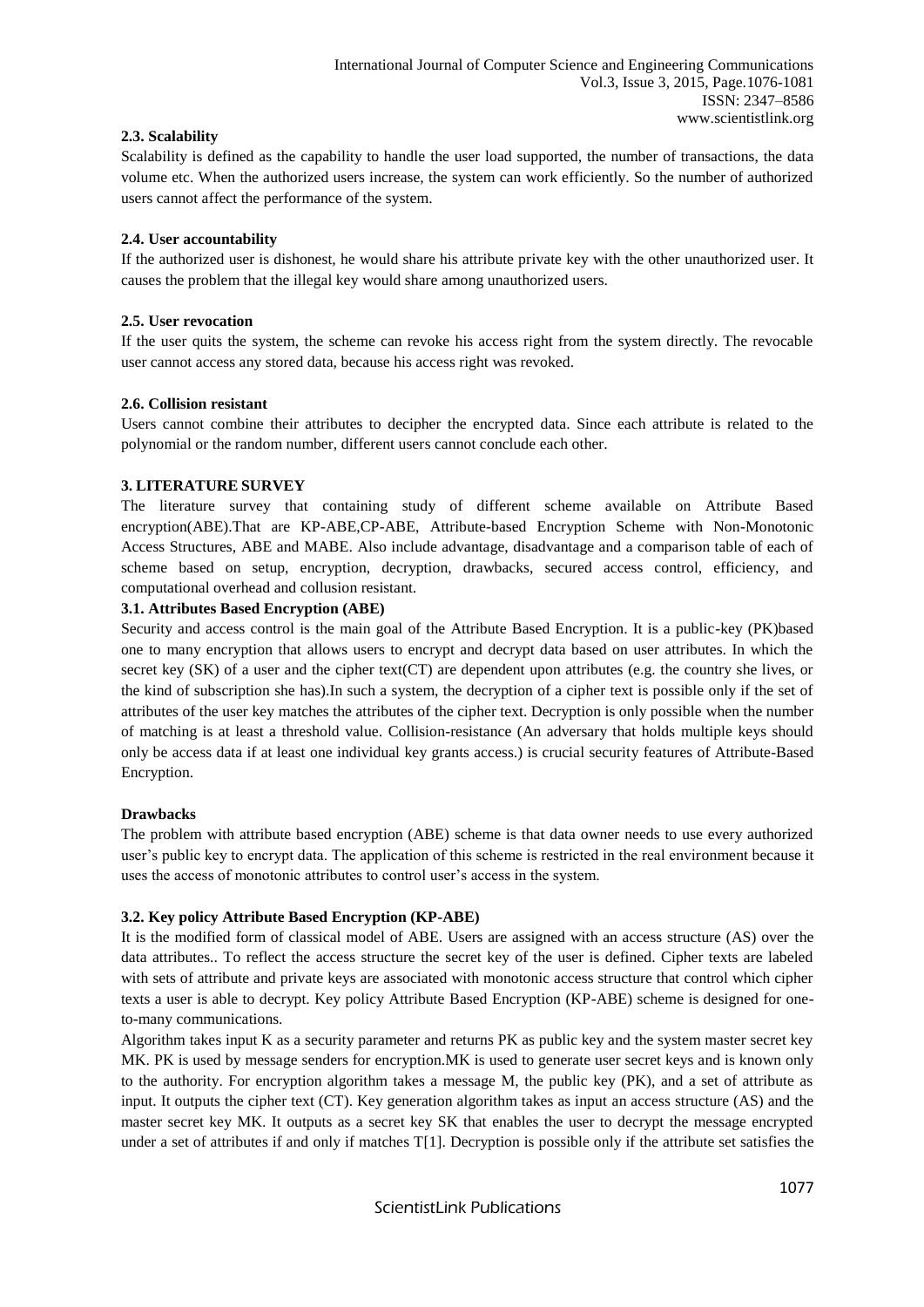user's access structure. The KP-ABE scheme can achieve secured access control and more flexibility to control users than ABE scheme.

## **Drawbacks**

The problem with KP-ABE scheme is encryptor cannot decide who can decrypt the encrypted data. It can only choose descriptive attributes for the data, it is unsuitable in some application because a data owner has to trust the key issuer.

## **3.3. Cipher text Policy Attribute Based Encryption**

CP-ABE is the modified form of KP-ABE introduced by Sahai. In a CP-ABE scheme, every cipher text is associated with an access policy on attributes, and every user's private key is associated with a set of attributes[3]. A user is able to decrypt a cipher text only if the set of attributes associated with the user's private key satisfies the access policy associated with the cipher text. CP-ABE works in the reverse way of KP-ABE.

The algorithm takes as input a security parameter K and returns the public key PK as well as a system master secret key MK. PK is used by message senders for encryption.MK is used to generate user secret keys and is known only to the authority. For encryption of data algorithm takes as input the public parameter PK, a message M, and an access structure AS. it outputs the cipher text CT[4]. Key-Generation this algorithm takes as input a set of attribute associated with the user and the master key MK. It outputs a secret key SK that enables the user to decrypt a message encrypted under an access tree structure T if and only if matches T. Decryption of the data only if satisfies the access structure associated with the cipher text CT. It improves the disadvantage of KP-ABE that the encrypted data cannot choose who can decrypt. It can support the access control in the real environment. In addition, the user's private key is in this scheme, a combination of a set of attributes, so an user only use this set of attribute to satisfy in the encrypted data

# **Drawbacks:**

Drawbacks of the most existing CP-ABE schemes are still not fulfilling the enterprise requirements of access control which require considerable flexibility and efficiency. CP-ABE has limitation in terms of specifying policies and managing user attributes. In a CP-ABE scheme, decryption keys only support user attributes that are organized logically as a single set, so the user can only use all possible combinations of attributes in a single set issued in their keys to satisfy policies.

#### **3.4. Attribute-based Encryption scheme with Non-Monotonic Access Structures:**

Previous ABE schemes were limited to expressing only monotonic access structures and there is no satisfactory method to represent negative constraints in a key's access formula. Ostrovskyetal. Proposed an attribute-based encryption with non-monotonic access structure in 2007.Non-monotonic access structure can use the negative word to describe every attributes in the message, but the monotonic access structure cannot.

In the basic construction, a parameter d specifies how many attributes every cipher text has. To encrypt a message M under a set of d attributes, choose a random value s and output the cipher text CT[6]. Key Generation algorithm outputs a key D that enables the user to decrypt an encrypted message only if the attributes of that cipher text satisfy the access structure ~A.

#### **Drawbacks:**

The Problem with Attribute-based Encryption Scheme with Non-monotonic Access Structure is that there are many negative attributes in the encrypted data, but they don't relate to the encrypted data. It means that each attribute adds a negative word to describe it, but these are useless for decrypting the encrypted data. It can cause the encrypted data overhead becoming huge. It is inefficient and complex as each cipher text needs to de encrypted with attributes.

#### **3.5. Hierarchical attribute-based Encryption:**

Hierarchal attribute-based encryption (HABE) is derived by Wang et al. The HABE model consists of a root master (RM) that corresponds to the third trusted party(TTP),multiple domain masters(DMs) in which the toplevel DMs corresponds to multiple enterprise users, and numerous users that corresponds to all personnel in an enterprise as shown in Fig.3.5.1. This scheme used the property of hierarchal generation if keys in HIBE scheme to generate keys. Then HABE scheme is defined by presenting randomized polynomial time algorithm[10]. The Root Master( RM) takes a sufficiently large security parameter K as input, and output system parameters (params) and root master key MK0.DM algorithm checks whether the RM or the DM generates master keys for the DM's directly under params and its master key and also whether U is eligible for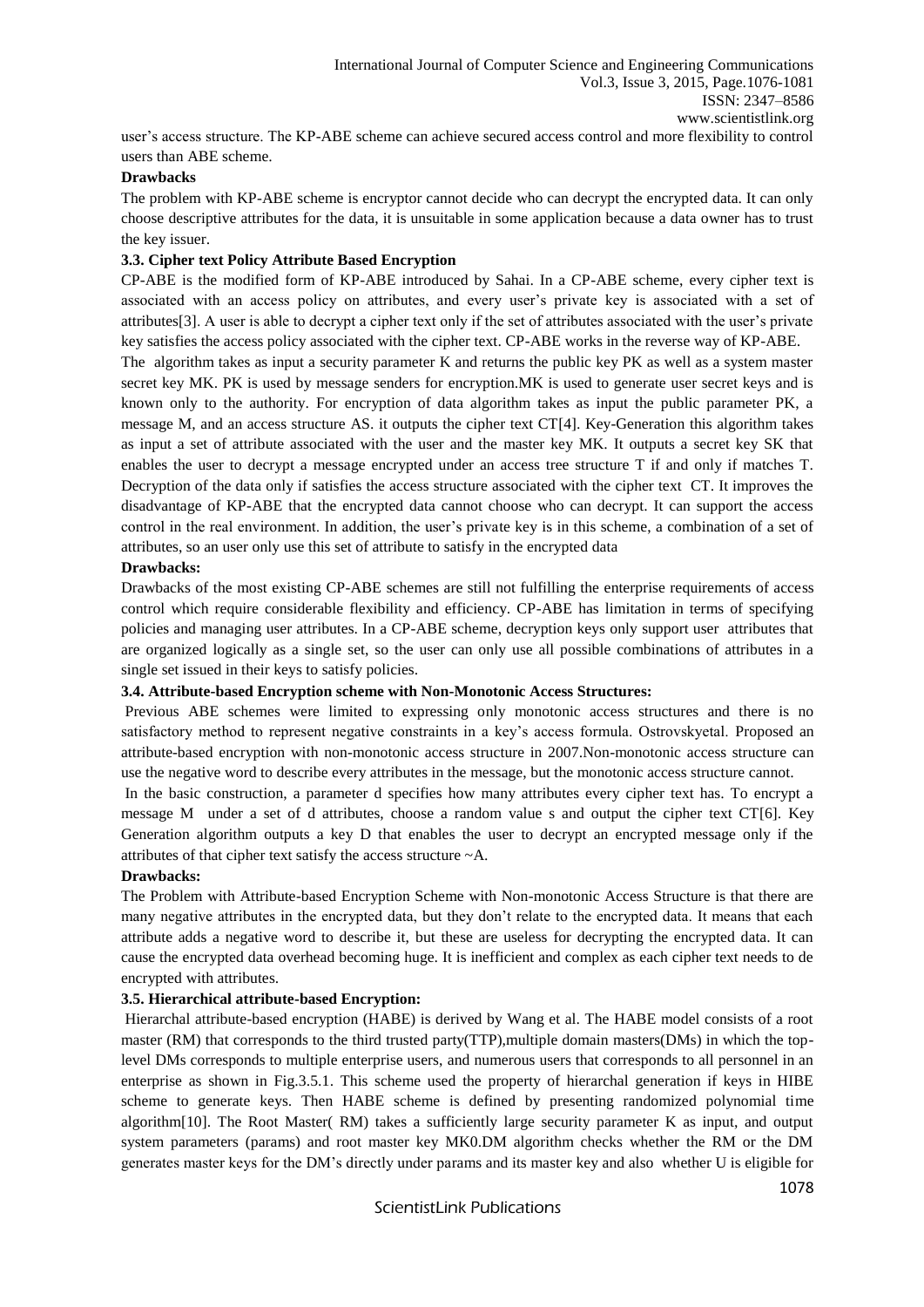a, which is administered by itself. If so, it generates a user identity secret key and a user attribute secret key for U, using params and its master key. Otherwise it outputs "NULL". For encryption the algorithm takes a file f, a DNF access control policy A, and public keys o all attributes in A, as inputs, and outputs a cipher text CT[12]. Decryption is done if it satisfy the j-th conjucutive clause. This scheme can satisfy the property of secured access control, scalability and full delegation. It can share data for users in the cloud in an enterprise environment. Furthermore, it can apply to achieve proxy re-encryption.

#### **Drawbacks:**

In practice, it is unsuitable to implement. Since all attributes in one conjunctive clause in this scheme may be administered by the same domain authority, the same attribute may be administered by multiple domain authorities.





#### **3.6. Multi-Authority Attribute Based Encryption:**

Multi-authority attribute-based encryption scheme uses multiple parties to distribute attributes for users. A Multi Authority ABE system is composed of K attribute authorities and one central authority. Each attribute authority is also assigned a value dk.

A randomized algorithm which must be run by some trusted party (e.g. central authority).Takes as input the security parameter K. Outputs a public key, secret key pair for each of the attribute authorities(PKa , SKa), and also outputs a system public key and master secret key which will be used by the central authority(PKca , SKca). For Attribute Key Generation algorithm takes as input the authority's secret key, the authority's value dk, a user's GID , and a set of attributes in the authority's domain AkC and outputs secret key for the user. Encryption is done by randomized algorithm run by a sender it takes a set of attributes for each authority, a message, and the system public key as input and outputs the cipher text.

A decryption algorithm run by a user takes a cipher text as input, which was encrypted under attribute set A and decryption keys for an attribute set Au. Outputs a message M. It allows any polynomial number of independent authorities to monitor attributes and distribute private keys and tolerate any number of corrupted authorities. In this model, a recipient is defined not by a single string, but by a set of attributes.

## **Drawbacks:**

Complication in multi-authority scheme required that each authority's attribute set be disjoint.

## **4. COMPARISION**

The below table 4.1 gives the comparison of attribute based encryption schemes which include KP-ABE, CP-ABE, non-monotonic access structure, HABE,MABE based on algorithms such as setup, encryption, decryption and drawbacks, added technique and also parameters such as efficiency, computation overhead, user accountability, user revocation, scalability, collision resistant. Based on the compared data, we proposed applicable technique in next section.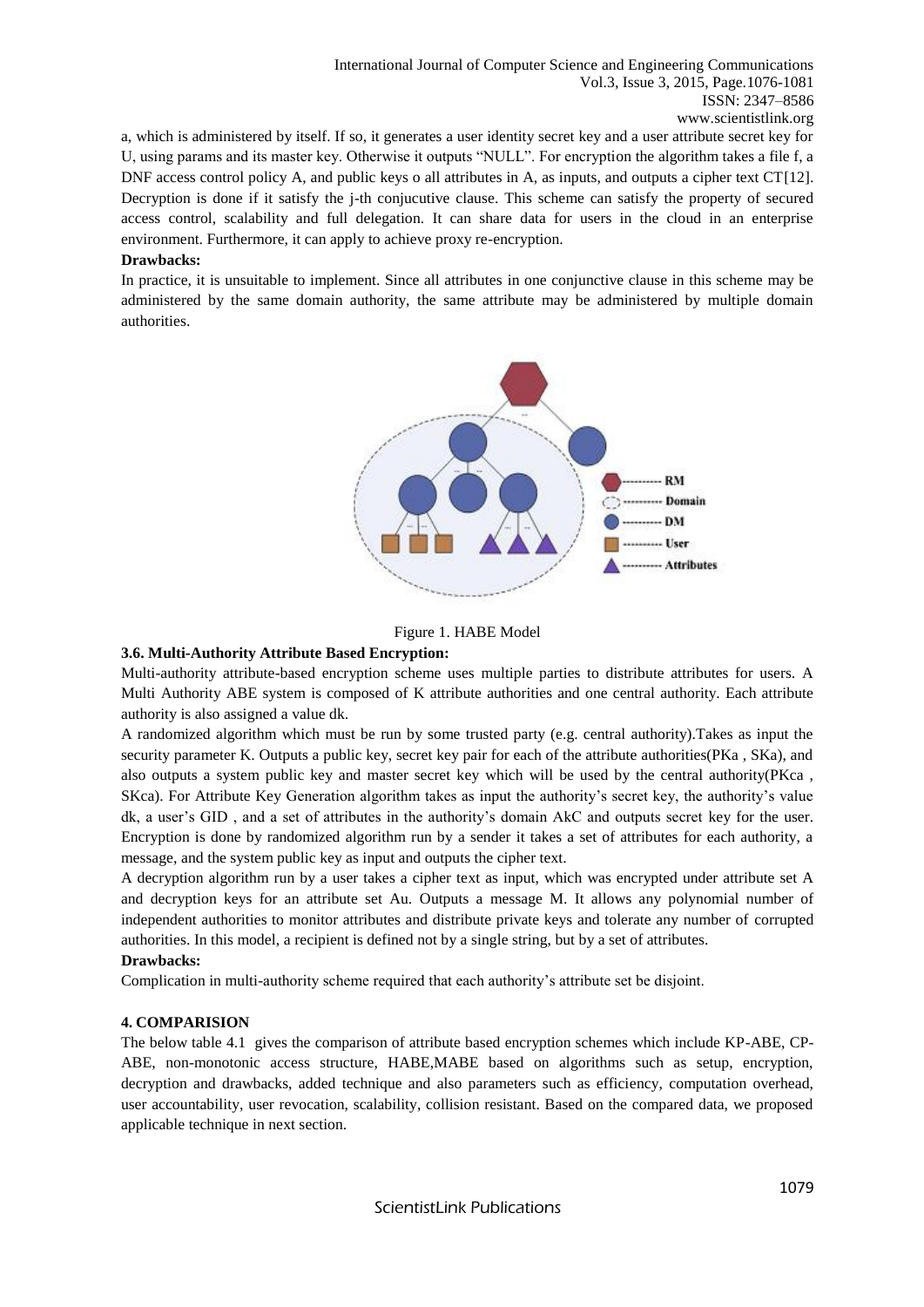International Journal of Computer Science and Engineering Communications Vol.3, Issue 3, 2015, Page.1076-1081 ISSN: 2347–8586 www.scientistlink.org

| S.NO           | <b>ALGORITHM</b>          | <b>KP-ABE</b>    | <b>CPABE</b>          | NON-               | <b>HABE</b>         | <b>MABE</b>                  |
|----------------|---------------------------|------------------|-----------------------|--------------------|---------------------|------------------------------|
|                |                           |                  |                       | <b>MONOTONIC</b>   |                     |                              |
| $\mathbf{1}$   | setup                     | (PK<br>(K)       | (PK<br>(K)            | D                  | RM(K)               | (PKa,SKa,SPKca<br>(K)        |
|                |                           | M <sub>K</sub>   | M <sub>K</sub>        |                    | (Params, MK)        | MSKca)                       |
| $\overline{c}$ | encryption                | (M, PK, A)       | (M, PK, AS)           | (M, A, PK)         | (f, DNF, AS, PK)    | (A, M, SPK)<br>(CT)          |
|                |                           | (CT)             | (CT)                  | (CT)               | (CT)                |                              |
| 3              | key generation            | (MK, AS, PK)     | (A, MK)               | $(\sim A, PK, MK)$ | DM(PK,MKi,PKi+1)    | AKG(SKa,dk,GID,AKC)          |
|                |                           | (SK)             | (SK)                  | (SK)               | $(MKi+1)$ .         | (SKu)                        |
|                |                           |                  |                       |                    | USER(P K; MKi; P    | CKG(MSKca,GID)               |
|                |                           |                  |                       |                    | Ku; PKa)<br>SKu     | (SKu)                        |
| $\overline{4}$ | decryption                | (SK, CT, PK)     | (CT, SK)              | (CT, SK)<br>(M)    | (Params, CT, SK, A) | (CT, DK)<br>(M)              |
|                |                           | (M)              | (M)                   |                    | (M)                 |                              |
| 5              | limitation                | It cannot decide | Decrypt key           | In sufficient and  | Unsuitable to       | Each authority attribute set |
|                |                           | who can encrypt  | only support          | complex            | implement           | should be disjoint           |
|                |                           | data.            | user attribute        |                    |                     |                              |
|                |                           |                  | that are<br>organized |                    |                     |                              |
|                |                           |                  | logically.            |                    |                     |                              |
| 6              | component                 | Data is          | $CT$ is               | Represent          | Hierarchical        | Multiple authorities         |
|                |                           | associated with  | associated with       | negative           | generation of key.  |                              |
|                |                           | an access        | an access             | constraints.       |                     |                              |
|                |                           | policy.          | policy.               |                    |                     |                              |
| 10             | efficiency                | Average          | Average               | High               | <b>Better</b>       | Scalable                     |
|                |                           |                  |                       |                    |                     |                              |
| 11             | secured access            | Low              | Average               | Average            | High                | Average                      |
|                | control                   |                  |                       |                    |                     |                              |
| 12             | computational<br>overhead | High             | Average               | More               | More                | More                         |
| 13             | data                      | no               | yes                   | yes                | yes                 | yes                          |
|                | confidentiality           |                  |                       |                    |                     |                              |
|                |                           |                  |                       |                    |                     |                              |
| 14             | user                      | no               | no                    | yes                | no                  | yes                          |
|                | accountability            |                  |                       |                    |                     |                              |
| 15             | scalability               | no               | yes                   | no                 | no                  | yes                          |
| 16             | user revocation           | no               | no                    | yes                | yes                 | yes                          |
| 17             | collusion<br>resistent    | yes              | yes                   | yes                | yes                 | yes                          |

## Table 1. COMPARISON TABLE OF ABE SCHEMES

## **5. PROPOSED SOLUTION/FUTURE WORK**

Issues such as scalability in key management, flexible access and efficient user revocation, has remained the most important challenges towards achieving secured cryptographically enforced data access control. For improving the limitation of the above discussed schemes we propose few techniques which we are going to use in developing new scheme, are as follows:

- **ABE without sourced decryption** largely eliminates the decryption overhead for users.
- **Priority can be given to the user based on security they want to their data**, instead of giving same security for all, and provide re-encryption technique for over sensitive data its reduces the overhead and increase efficiency. **Alert and notification system to give both providers and users ability to track their data.**
- **User can be categorized into domains (public ,private)which allows a user to choose set of attribute instead of a single string representing the user identity.**